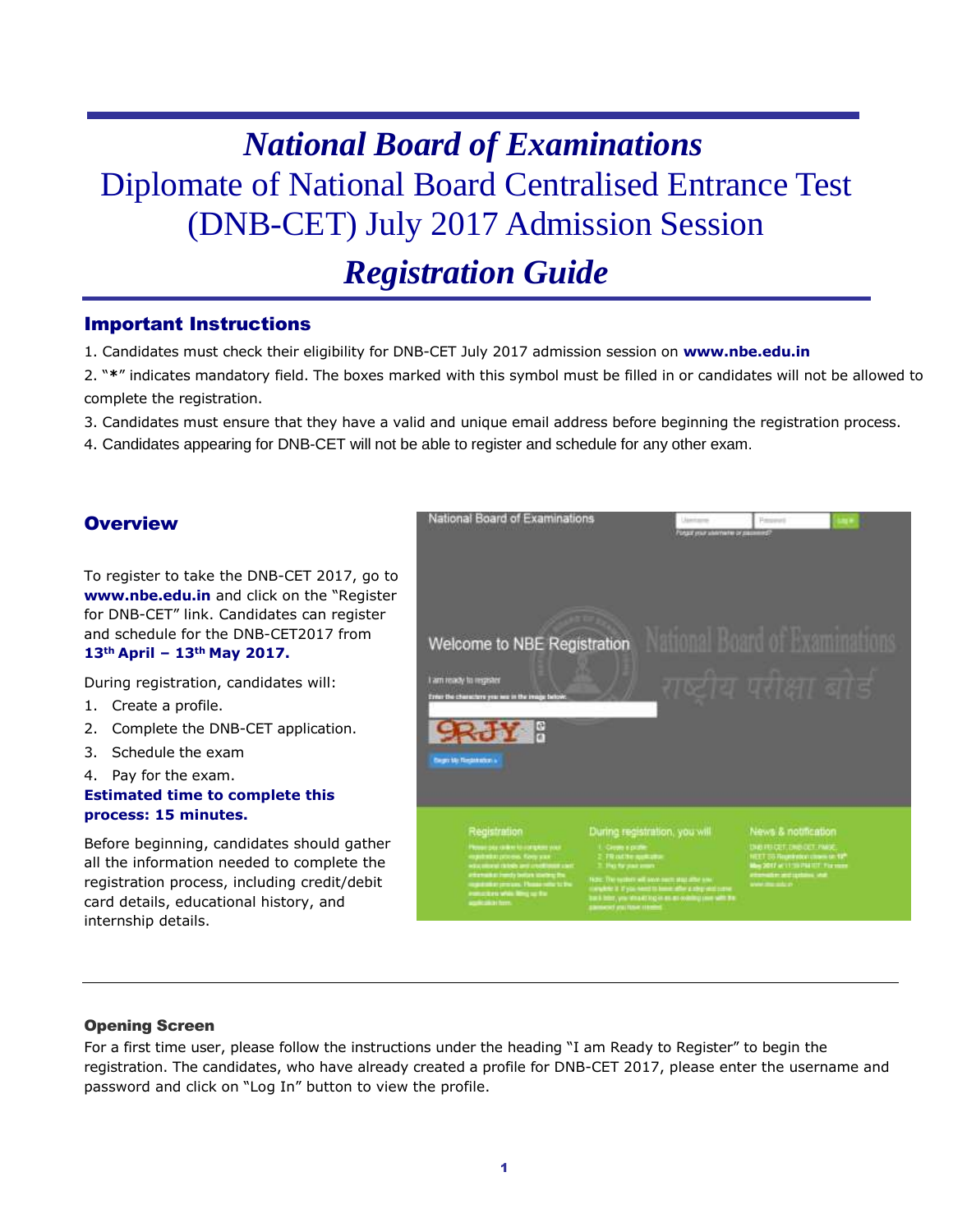#### Captcha

Candidates will see a special set of characters displayed on the screen. They will need to retype the characters in the box provided. These characters, called "CAPTCHA" are a safety feature designed so the computer knows a human is entering the system and not a computer programme. If one has trouble reading the characters, they can click the audio icon or the refresh icon. Once the Captcha is entered, click on "Begin My Registration." This will take oneself to the next section, which is "Create a Profile."



### 1. Create a Profile

In this section, candidates will enter basic contact information.

#### Your name and email

- 1. Candidates should enter their name exactly as it appears on their MBBS Degree/Provisional Pass Certificate of MBBS
- 2. Enter Gender
- 3. Enter the email address. This is where the Application email and Admit Card will be sent.
- 4. Enter Father's and Mother's name. Please do not prefix any salutation such as Shri/Smt/Dr/Mr/Mrs etc while entering the name

#### Create a login

Creating a login enables the candidates to log back in later if they need to make changes, or request a resend of their Admit Card or DNB-CET application.

1. **Username- Must** be a combination of alphanumeric characters (letters and numbers) but *does not* contain spaces or special characters. The maximum length allowed is 50 characters.

2. **Password-** Must be 7-20 characters long and contain *at least* one alpha and one numerical character.

#### 3. **Secret reminder question.**

If one forgets their username and password, this question will help verify their identity.

4. Read the **Data Privacy Policy** and indicate agreement to the policy. Agreement is required to register for the DNB-CET.



| your Admit Card or application email.             |                                                                                                                                                                                                      |   |  |
|---------------------------------------------------|------------------------------------------------------------------------------------------------------------------------------------------------------------------------------------------------------|---|--|
| Usergame *<br>Usertaine                           |                                                                                                                                                                                                      |   |  |
|                                                   |                                                                                                                                                                                                      |   |  |
| Password * (present) requirements)                | Confirm Password *                                                                                                                                                                                   |   |  |
| Research                                          | Pessoni                                                                                                                                                                                              |   |  |
|                                                   |                                                                                                                                                                                                      |   |  |
| Your secret reminder question "                   |                                                                                                                                                                                                      |   |  |
| Your andher's analysis came                       |                                                                                                                                                                                                      | M |  |
| Your secret arawer."                              | Confirm arewer to reminder question "                                                                                                                                                                |   |  |
| Septimate                                         | Service ensure                                                                                                                                                                                       |   |  |
| Security & Data Privacy Policy *<br><b>Lagree</b> | By selecting "I agree", you advocabledge you have read and agree to the Promeon: Security & Deca<br>Fruits Policy. Agreement is required in order to register for your exam. Indicate your agreement |   |  |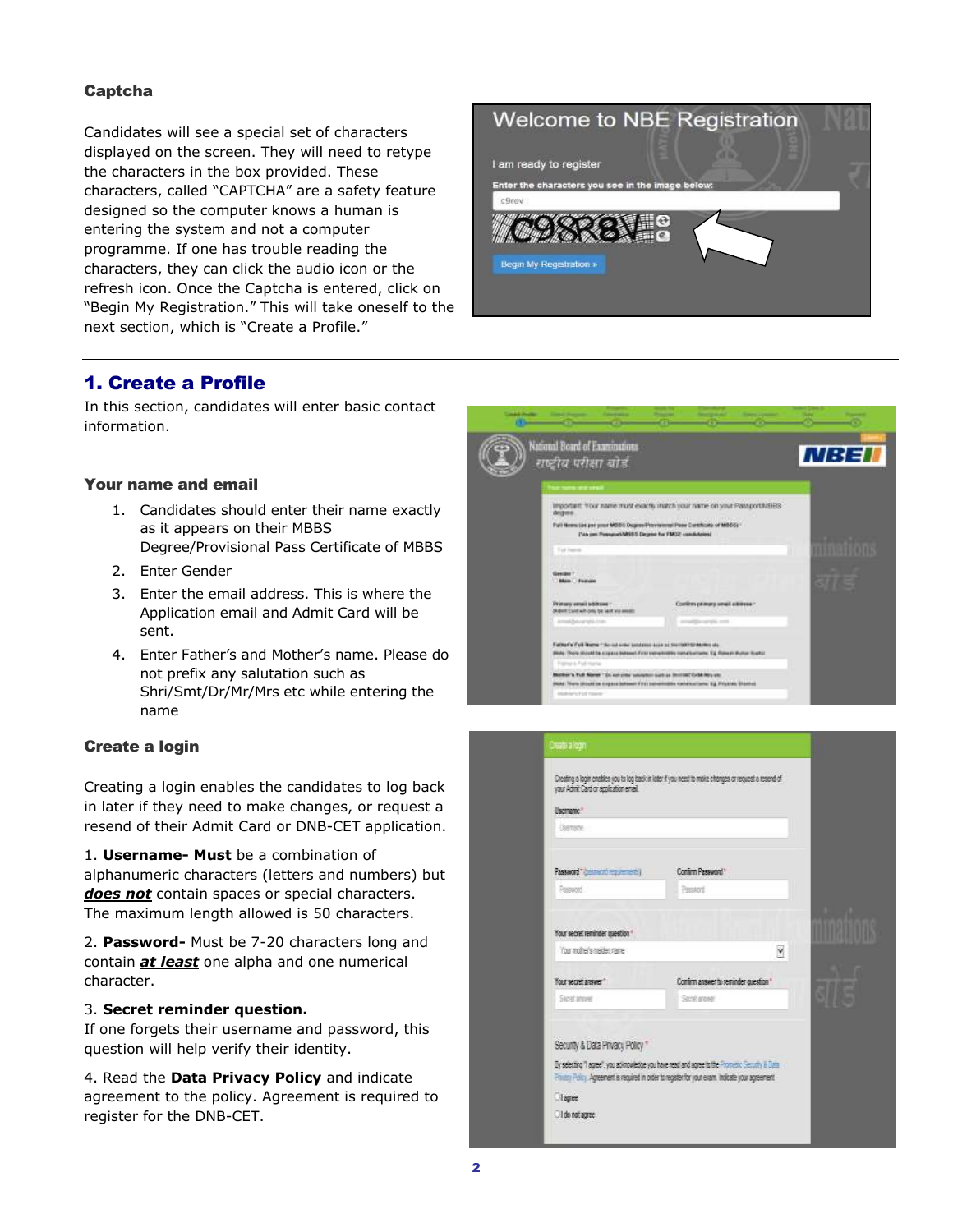# **Additional contact information**

- 1. **Primary telephone number**. Enter the entire number. Mobile number is recommended as Prometric will be using this number to send important DNB-CET related text messages by SMS.
- 2. **Secondary telephone number**. Enter either a landline or another mobile number. Include Area Code/STD code in case of a landline number.
- 3. **Postal Address**. This is where the correspondence will be sent. Each address line should be limited to 30 characters including spaces. One may make use of Address line 1, 2 and 3 in case of longer addresses.

Click "Save & Continue" to move on to the next section, which is the DNB-CET Application.

**Note that once the profile has been created and saved, no changes can be made to the name or username. Username and password will be used to login into the profile.** 

| Type !                               |                  | Country Primary Phone Type<br>sole Number                                                   |  | 0.000 | Country Secondary Phone<br><b>Nantus</b> |        |
|--------------------------------------|------------------|---------------------------------------------------------------------------------------------|--|-------|------------------------------------------|--------|
| Lichting                             |                  | WERE EXECUTE                                                                                |  |       | Lindha M. L. III - 245000                |        |
|                                      |                  | (Mole prore recommended, Lived for SMS mole poor)                                           |  |       |                                          |        |
| WITH STATE                           |                  |                                                                                             |  |       |                                          |        |
|                                      |                  | Postal Addressiaddress where you would like correspondence sent)                            |  |       |                                          |        |
| County 1                             |                  |                                                                                             |  |       |                                          |        |
| infa                                 |                  |                                                                                             |  |       | 8                                        |        |
| Address low 1"                       |                  |                                                                                             |  |       |                                          |        |
| Address Link Y                       |                  |                                                                                             |  |       |                                          | u matu |
|                                      |                  |                                                                                             |  |       |                                          |        |
| Address line 2<br>Amounted 1         |                  |                                                                                             |  |       |                                          |        |
|                                      |                  |                                                                                             |  |       |                                          |        |
| Address line 3                       |                  |                                                                                             |  |       |                                          |        |
| Altress Cen 2                        |                  |                                                                                             |  |       |                                          |        |
| Cty!                                 |                  |                                                                                             |  |       |                                          |        |
| <b>Chi</b>                           |                  |                                                                                             |  |       |                                          |        |
| States   Union Tentiumes /           |                  |                                                                                             |  |       |                                          |        |
| Please select a state / provider     |                  |                                                                                             |  |       | ы                                        |        |
|                                      | <b>CONTRACTO</b> |                                                                                             |  |       |                                          |        |
| PIN CODE *<br>(st vog lieszkich sow) |                  | (For India - If you do not know your Pie Cook book on the looker Poetal Tervisies arebate - |  |       |                                          |        |
|                                      |                  |                                                                                             |  |       |                                          |        |

# **Image and Digital Signature Upload**

As a mandatory step, candidates will have to upload their colour photo (must be clear against a white background and not more than 6 months old) and the image of their digital signature on their profile page. Candidates will have to click on the browse button to search for the image and upload them in the system. The instructions on the image specifications will be provided on the screen itself. Please follow the instructions carefully to upload the images. Candidates will be allowed to upload and edit the images during the registration window from **13 th April to 13 th May 2017.**

**Note: Instructions to prepare the images of the required specification for upload are provided in the end of this registration guide.** 

| <b>Sirouna</b><br>Teleot Signature Image<br>By selecting Upload Image, I acknowledge that I have reviewed the image requirements.<br><b>Candidate President</b><br>Sgrature Preview<br><b>Man</b><br><b>The</b><br><b>SIGNATURE</b><br>The image must adhere to the following specifications:<br>- File Format: The mage must be in JPES format<br>- File Sow. The image must be less than onequal to 24005 (Kitchchel) each<br>- Dinersions of the image of Candidate, Acceptable dimensiona 25 nm. Il 45mm<br>- The minimum athensions are 132 bries (width) / 173 bries (height)<br>/ The maintum constraints are 207 pixels (with) / 201 pixels (hepte)<br>(Please refer to the magaziners till on the this exam you are applying to sheps to prepare the<br>image of the resumed dimensional.<br>- Color, The insige must be mission 24 bits per post)<br>- Background: The mage must have a white background.<br>+ The image must not be more than six 10; shortfre aid.<br>. The image must be taken in full face view directly facing the comeral<br>. The image must not be laten with hat or head covering, unless worn daily for reignosi purpose.<br>Sunglesses, Dark tiroed glasses, Heattshones, Hambi-free devices, or similar hems are nit!<br>accuration<br>The Signature image must adhere to the following specifications:<br>- Fia Fornat. The mage must be in JPEO format.<br>- File Size: The image must be less than or equal to 240x8 (Kilobures) each.<br>+ Dimensions of the Image of Candidate's Signature: Acolastable dimensions 80mm X 28mm<br>The Hillman president are 300 posts / views 1722 and a result.<br>- The maximum dimensions are 473 powis (vight) x 207 powis (reight)<br>Please refer to the high trade in Curso, for the experience and accounts; for elegal to prepare the<br>mage of the required dimensions.<br>- Background: The image must have a white background:<br>. The maps of signature must not be more than air (8) months and | <b>Select Image</b> | <b>Brank</b> |  |
|--------------------------------------------------------------------------------------------------------------------------------------------------------------------------------------------------------------------------------------------------------------------------------------------------------------------------------------------------------------------------------------------------------------------------------------------------------------------------------------------------------------------------------------------------------------------------------------------------------------------------------------------------------------------------------------------------------------------------------------------------------------------------------------------------------------------------------------------------------------------------------------------------------------------------------------------------------------------------------------------------------------------------------------------------------------------------------------------------------------------------------------------------------------------------------------------------------------------------------------------------------------------------------------------------------------------------------------------------------------------------------------------------------------------------------------------------------------------------------------------------------------------------------------------------------------------------------------------------------------------------------------------------------------------------------------------------------------------------------------------------------------------------------------------------------------------------------------------------------------------------------------------------------------------------------------------------------------------------------------------|---------------------|--------------|--|
|                                                                                                                                                                                                                                                                                                                                                                                                                                                                                                                                                                                                                                                                                                                                                                                                                                                                                                                                                                                                                                                                                                                                                                                                                                                                                                                                                                                                                                                                                                                                                                                                                                                                                                                                                                                                                                                                                                                                                                                            |                     |              |  |
|                                                                                                                                                                                                                                                                                                                                                                                                                                                                                                                                                                                                                                                                                                                                                                                                                                                                                                                                                                                                                                                                                                                                                                                                                                                                                                                                                                                                                                                                                                                                                                                                                                                                                                                                                                                                                                                                                                                                                                                            |                     |              |  |
|                                                                                                                                                                                                                                                                                                                                                                                                                                                                                                                                                                                                                                                                                                                                                                                                                                                                                                                                                                                                                                                                                                                                                                                                                                                                                                                                                                                                                                                                                                                                                                                                                                                                                                                                                                                                                                                                                                                                                                                            |                     |              |  |
|                                                                                                                                                                                                                                                                                                                                                                                                                                                                                                                                                                                                                                                                                                                                                                                                                                                                                                                                                                                                                                                                                                                                                                                                                                                                                                                                                                                                                                                                                                                                                                                                                                                                                                                                                                                                                                                                                                                                                                                            |                     |              |  |
|                                                                                                                                                                                                                                                                                                                                                                                                                                                                                                                                                                                                                                                                                                                                                                                                                                                                                                                                                                                                                                                                                                                                                                                                                                                                                                                                                                                                                                                                                                                                                                                                                                                                                                                                                                                                                                                                                                                                                                                            |                     |              |  |
|                                                                                                                                                                                                                                                                                                                                                                                                                                                                                                                                                                                                                                                                                                                                                                                                                                                                                                                                                                                                                                                                                                                                                                                                                                                                                                                                                                                                                                                                                                                                                                                                                                                                                                                                                                                                                                                                                                                                                                                            |                     |              |  |
|                                                                                                                                                                                                                                                                                                                                                                                                                                                                                                                                                                                                                                                                                                                                                                                                                                                                                                                                                                                                                                                                                                                                                                                                                                                                                                                                                                                                                                                                                                                                                                                                                                                                                                                                                                                                                                                                                                                                                                                            |                     |              |  |
|                                                                                                                                                                                                                                                                                                                                                                                                                                                                                                                                                                                                                                                                                                                                                                                                                                                                                                                                                                                                                                                                                                                                                                                                                                                                                                                                                                                                                                                                                                                                                                                                                                                                                                                                                                                                                                                                                                                                                                                            |                     |              |  |
|                                                                                                                                                                                                                                                                                                                                                                                                                                                                                                                                                                                                                                                                                                                                                                                                                                                                                                                                                                                                                                                                                                                                                                                                                                                                                                                                                                                                                                                                                                                                                                                                                                                                                                                                                                                                                                                                                                                                                                                            |                     |              |  |
|                                                                                                                                                                                                                                                                                                                                                                                                                                                                                                                                                                                                                                                                                                                                                                                                                                                                                                                                                                                                                                                                                                                                                                                                                                                                                                                                                                                                                                                                                                                                                                                                                                                                                                                                                                                                                                                                                                                                                                                            |                     |              |  |
|                                                                                                                                                                                                                                                                                                                                                                                                                                                                                                                                                                                                                                                                                                                                                                                                                                                                                                                                                                                                                                                                                                                                                                                                                                                                                                                                                                                                                                                                                                                                                                                                                                                                                                                                                                                                                                                                                                                                                                                            |                     |              |  |
|                                                                                                                                                                                                                                                                                                                                                                                                                                                                                                                                                                                                                                                                                                                                                                                                                                                                                                                                                                                                                                                                                                                                                                                                                                                                                                                                                                                                                                                                                                                                                                                                                                                                                                                                                                                                                                                                                                                                                                                            |                     |              |  |
|                                                                                                                                                                                                                                                                                                                                                                                                                                                                                                                                                                                                                                                                                                                                                                                                                                                                                                                                                                                                                                                                                                                                                                                                                                                                                                                                                                                                                                                                                                                                                                                                                                                                                                                                                                                                                                                                                                                                                                                            |                     |              |  |
|                                                                                                                                                                                                                                                                                                                                                                                                                                                                                                                                                                                                                                                                                                                                                                                                                                                                                                                                                                                                                                                                                                                                                                                                                                                                                                                                                                                                                                                                                                                                                                                                                                                                                                                                                                                                                                                                                                                                                                                            |                     |              |  |
|                                                                                                                                                                                                                                                                                                                                                                                                                                                                                                                                                                                                                                                                                                                                                                                                                                                                                                                                                                                                                                                                                                                                                                                                                                                                                                                                                                                                                                                                                                                                                                                                                                                                                                                                                                                                                                                                                                                                                                                            |                     |              |  |
|                                                                                                                                                                                                                                                                                                                                                                                                                                                                                                                                                                                                                                                                                                                                                                                                                                                                                                                                                                                                                                                                                                                                                                                                                                                                                                                                                                                                                                                                                                                                                                                                                                                                                                                                                                                                                                                                                                                                                                                            |                     |              |  |
|                                                                                                                                                                                                                                                                                                                                                                                                                                                                                                                                                                                                                                                                                                                                                                                                                                                                                                                                                                                                                                                                                                                                                                                                                                                                                                                                                                                                                                                                                                                                                                                                                                                                                                                                                                                                                                                                                                                                                                                            |                     |              |  |
|                                                                                                                                                                                                                                                                                                                                                                                                                                                                                                                                                                                                                                                                                                                                                                                                                                                                                                                                                                                                                                                                                                                                                                                                                                                                                                                                                                                                                                                                                                                                                                                                                                                                                                                                                                                                                                                                                                                                                                                            |                     |              |  |
|                                                                                                                                                                                                                                                                                                                                                                                                                                                                                                                                                                                                                                                                                                                                                                                                                                                                                                                                                                                                                                                                                                                                                                                                                                                                                                                                                                                                                                                                                                                                                                                                                                                                                                                                                                                                                                                                                                                                                                                            |                     |              |  |
|                                                                                                                                                                                                                                                                                                                                                                                                                                                                                                                                                                                                                                                                                                                                                                                                                                                                                                                                                                                                                                                                                                                                                                                                                                                                                                                                                                                                                                                                                                                                                                                                                                                                                                                                                                                                                                                                                                                                                                                            |                     |              |  |
|                                                                                                                                                                                                                                                                                                                                                                                                                                                                                                                                                                                                                                                                                                                                                                                                                                                                                                                                                                                                                                                                                                                                                                                                                                                                                                                                                                                                                                                                                                                                                                                                                                                                                                                                                                                                                                                                                                                                                                                            |                     |              |  |
|                                                                                                                                                                                                                                                                                                                                                                                                                                                                                                                                                                                                                                                                                                                                                                                                                                                                                                                                                                                                                                                                                                                                                                                                                                                                                                                                                                                                                                                                                                                                                                                                                                                                                                                                                                                                                                                                                                                                                                                            |                     |              |  |
|                                                                                                                                                                                                                                                                                                                                                                                                                                                                                                                                                                                                                                                                                                                                                                                                                                                                                                                                                                                                                                                                                                                                                                                                                                                                                                                                                                                                                                                                                                                                                                                                                                                                                                                                                                                                                                                                                                                                                                                            |                     |              |  |
|                                                                                                                                                                                                                                                                                                                                                                                                                                                                                                                                                                                                                                                                                                                                                                                                                                                                                                                                                                                                                                                                                                                                                                                                                                                                                                                                                                                                                                                                                                                                                                                                                                                                                                                                                                                                                                                                                                                                                                                            |                     |              |  |
|                                                                                                                                                                                                                                                                                                                                                                                                                                                                                                                                                                                                                                                                                                                                                                                                                                                                                                                                                                                                                                                                                                                                                                                                                                                                                                                                                                                                                                                                                                                                                                                                                                                                                                                                                                                                                                                                                                                                                                                            |                     |              |  |
|                                                                                                                                                                                                                                                                                                                                                                                                                                                                                                                                                                                                                                                                                                                                                                                                                                                                                                                                                                                                                                                                                                                                                                                                                                                                                                                                                                                                                                                                                                                                                                                                                                                                                                                                                                                                                                                                                                                                                                                            |                     |              |  |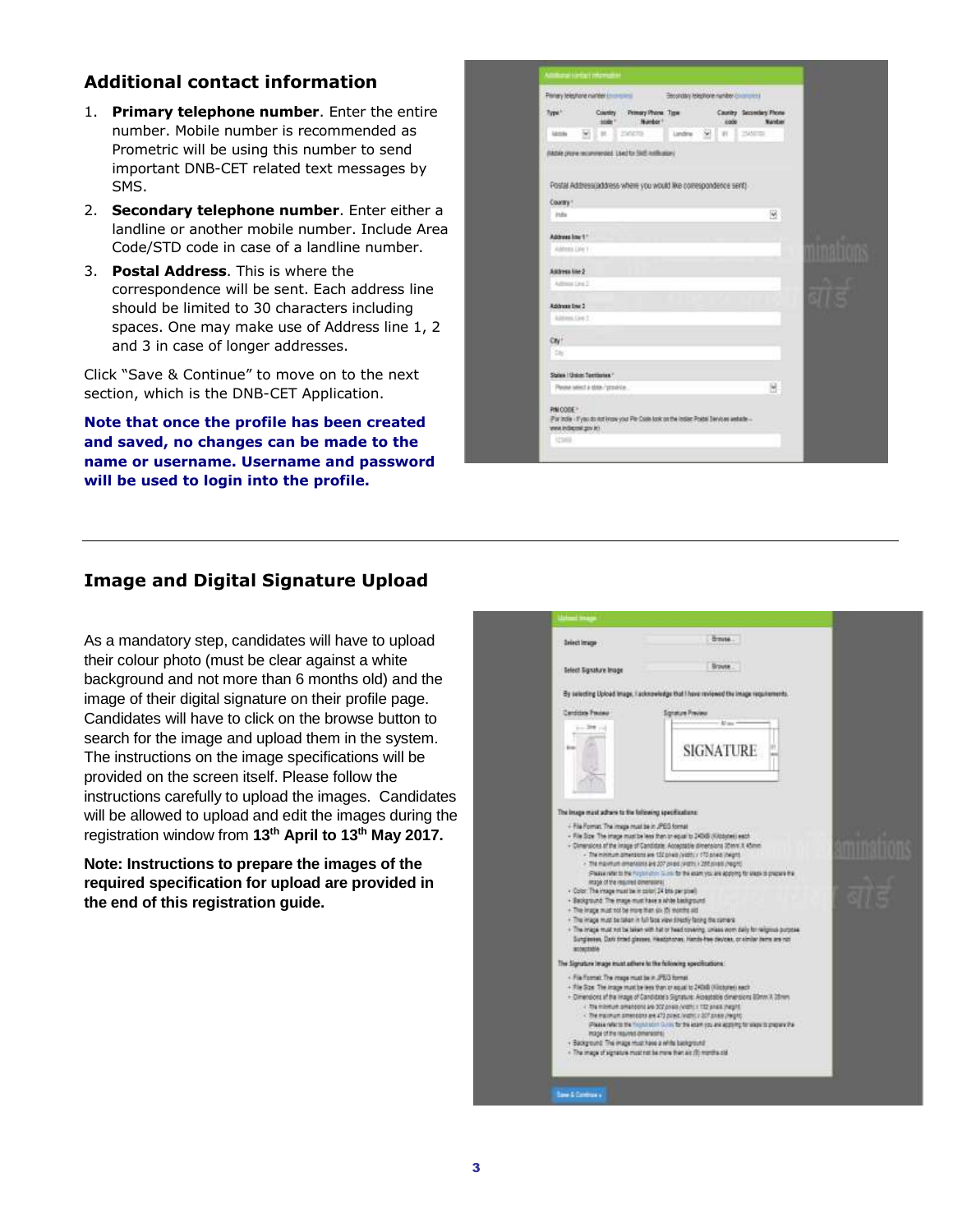# 2. Apply for DNB-CET

Once the candidates have successfully created their profile, they will be taken to the exam selection screen. To register for DNB-CET, please select Diplomate of National Board, Centralized Entrance Test (DNB-CET) from the drop down menu.



#### Exam Information

Once the exam is selected, click on Save & Continue button. The next screen will be the exam information screen which will provide important information related to exam such as important dates, fees and program information.

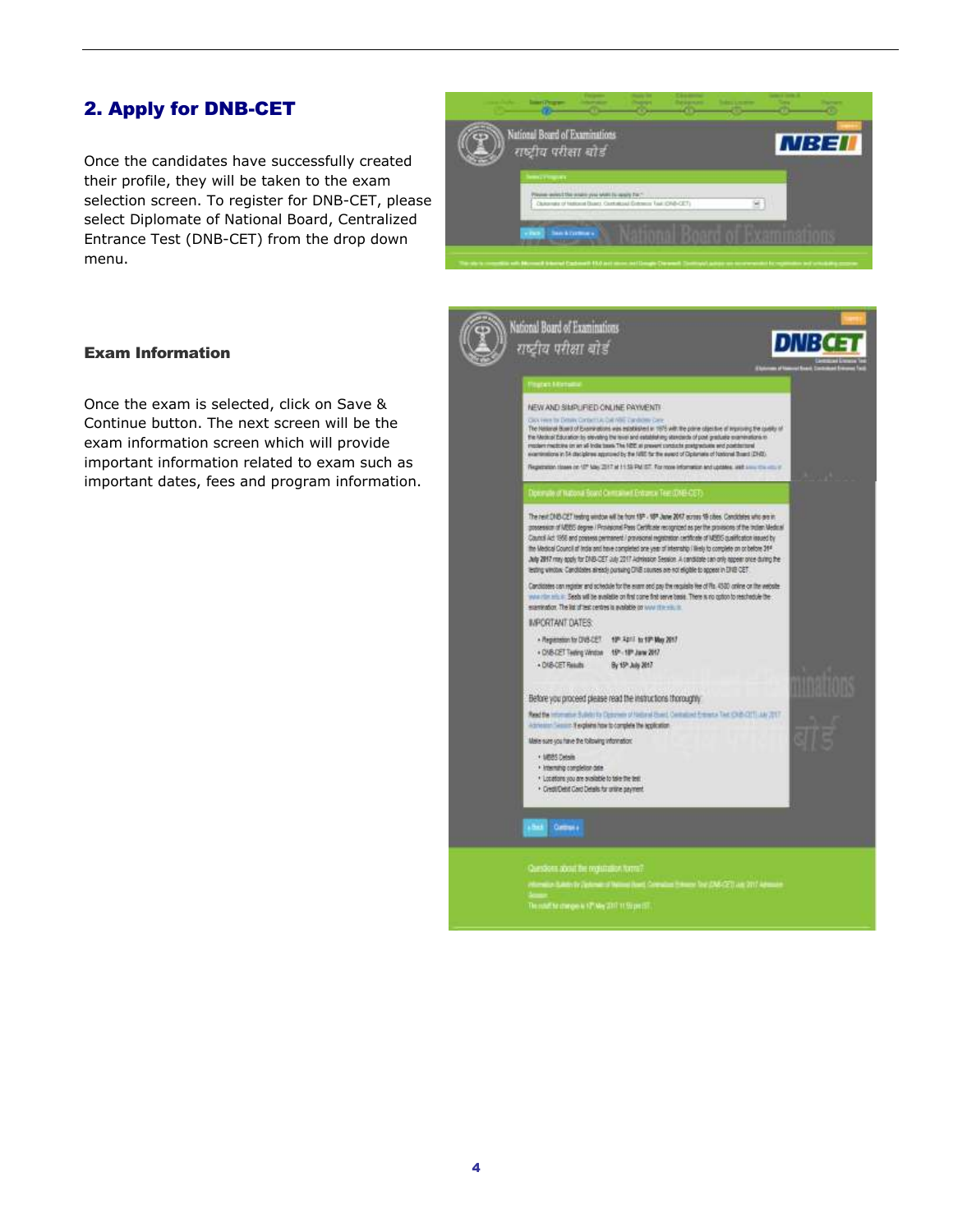#### Personal Information

On the personal information screen, candidates will need to enter their Nationality, Category as per central list and Date of Birth.

Candidates will also need to select "No" or "Yes" to the question "Are you a Person with Disabilities (Physically Handicapped)?"They will have to once again confirm if they have selected yes to this question.

#### **Note: Candidates will not be able to edit their Category and PWD (Persons with Disabilities) selection once the schedule is complete after making the payment.**

Candidates will be asked to choose their domicile state. This is the state which one considers as their permanent residence.

In case candidate has been issued Aadhaar Card, he/she will have to provide his/her 12 digit Aadhaar card number in the text box provided in the application form.

Candidates will be required to select the photo id that they will be carrying to the test centre and also provide the corresponding number associated with the ID selected.

Candidates will be required to provide two marks of identification. Identification marks are marks on the body or face of a person to identify correctly. Some examples are like a mole on the right cheek or a scar on the neck or chin.

Candidates will also need to enter the MCI/SMC Registration number along with the name of the Medical Council and the Type of Registration.

Click on Save and Continue to move to the next section.

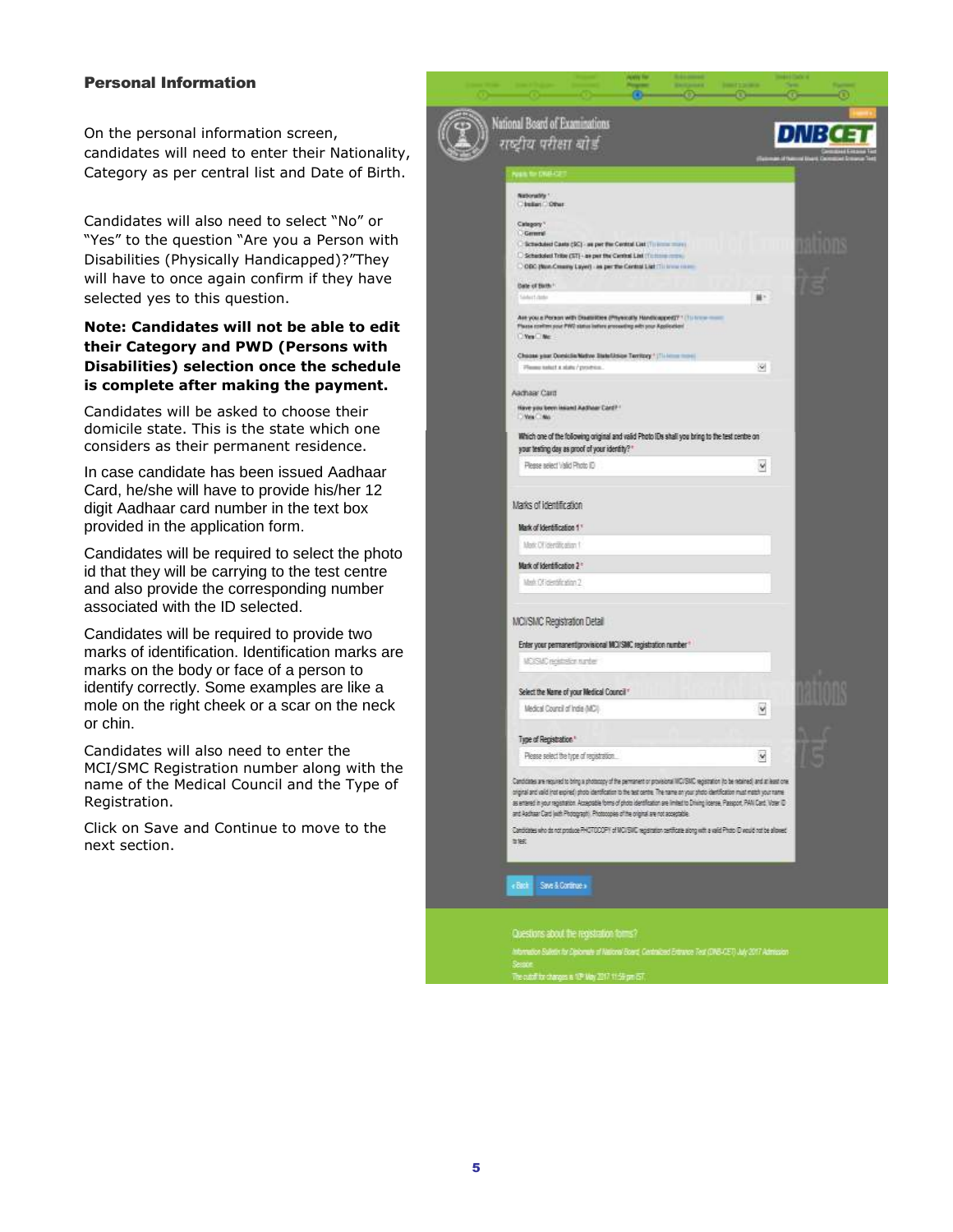#### Educational Background

Candidates must enter the total aggregate marks obtained in their professional MBBS examination as percentage of marks obtained along with the name of the university and college/institute where MBBS was completed, state and month and year of passing MBBS.

Next, they will be required to enter information on their Internship completion date. (Internship completion date must be on or before **31st July 2017**). If any additional educational qualification has been obtained, please specify the same along with the year of passing the additional qualification.

Candidates will be required to provide additional information pertaining to being deported/rusticated during a medical course or being charged for use of unfair means by NBE or any other examination body. If one has appeared for any NBE exam before, please specify details.

|                                   |                                                                                                                                                                                              |   | <b>Building</b>         | $\overline{\alpha}$ |   | 50                       | œ      |
|-----------------------------------|----------------------------------------------------------------------------------------------------------------------------------------------------------------------------------------------|---|-------------------------|---------------------|---|--------------------------|--------|
| National Board of Examinations    |                                                                                                                                                                                              |   |                         |                     |   |                          |        |
| राष्ट्रीय परीक्षा बोर्ड           |                                                                                                                                                                                              |   |                         |                     |   | DNBCE                    |        |
|                                   |                                                                                                                                                                                              |   |                         |                     |   |                          |        |
| <b>SOLUTION COLLECTED</b>         |                                                                                                                                                                                              |   |                         |                     |   |                          |        |
|                                   | Primary Medical Qualification Detail                                                                                                                                                         |   |                         |                     |   |                          |        |
| RAYFURTEEN MANU                   | Passe energions to regulate ment contract in two with win if and pollutions (ISE) economist to proximps of the                                                                               |   |                         |                     |   |                          |        |
| 273                               | Your tutal percentage mades * (Fina in arms matte).                                                                                                                                          |   |                         |                     | x |                          |        |
|                                   |                                                                                                                                                                                              |   |                         |                     |   |                          | о папа |
| Please senate a state / produce.  | State/Union Territory where your MEB3 College/Institution is located **                                                                                                                      |   |                         |                     | × |                          |        |
| corresponding Nott !:             | Choose the University than where you have completed your MEELS."<br>(A Driversity name is not in the list, saled "Dilay" aplies. Then how the name of University or the                      |   |                         |                     |   |                          |        |
| Finance system? from Lindversidy. |                                                                                                                                                                                              |   |                         |                     | м |                          |        |
|                                   | Please choose the College/Institute name where you completed your MBBS :<br>(if college/notibute name is nist in the list, select 'Other' aption. Then type the name of College/Institute in |   |                         |                     |   |                          |        |
| carresponding the d               | Please select the College Institute.                                                                                                                                                         |   |                         |                     | × |                          |        |
|                                   |                                                                                                                                                                                              |   |                         |                     |   |                          |        |
| Please sensitive needs            | Month and Year of Poseing MDISS                                                                                                                                                              | 銐 | Please select the year. |                     | R |                          |        |
|                                   |                                                                                                                                                                                              |   |                         |                     |   |                          |        |
| Internship                        |                                                                                                                                                                                              |   |                         |                     |   |                          |        |
|                                   | Select the date of completion for your internship"                                                                                                                                           |   |                         |                     |   |                          |        |
| Select date                       |                                                                                                                                                                                              |   |                         |                     | 首 |                          |        |
|                                   |                                                                                                                                                                                              |   |                         |                     |   |                          |        |
|                                   | Additional Educational Qualification                                                                                                                                                         |   |                         |                     |   |                          |        |
|                                   | Additional Educational Qualification                                                                                                                                                         |   |                         |                     |   |                          |        |
|                                   |                                                                                                                                                                                              |   |                         |                     |   | <b>TENNIS</b><br>۰<br>16 |        |
|                                   |                                                                                                                                                                                              |   |                         |                     |   |                          |        |
|                                   |                                                                                                                                                                                              |   |                         |                     |   |                          |        |
|                                   | Year of Passing Additional Education                                                                                                                                                         |   |                         |                     |   |                          |        |
| Please select the year            |                                                                                                                                                                                              |   |                         |                     | v |                          |        |
| Abditional Information            |                                                                                                                                                                                              |   |                         |                     |   |                          |        |
|                                   | These year your bank deported / residuated during is residual coursel?"                                                                                                                      |   |                         |                     |   |                          |        |
| <b>Riffael Ma</b>                 | Please provide details of deportation : runnication **                                                                                                                                       |   |                         |                     |   |                          |        |
|                                   |                                                                                                                                                                                              |   |                         |                     |   |                          |        |
|                                   |                                                                                                                                                                                              |   |                         |                     |   |                          |        |
|                                   | New year over heart charged of year of Driver Means by ASC or any other Commodant Body?"                                                                                                     |   |                         |                     |   |                          |        |
|                                   | Please provide details of Unfair Means charge."                                                                                                                                              |   |                         |                     |   |                          |        |
|                                   |                                                                                                                                                                                              |   |                         |                     |   | T B                      |        |
|                                   |                                                                                                                                                                                              |   |                         |                     |   |                          |        |
| BETWEEN !!                        | Next you can approved to any examination conducted by ABE? *                                                                                                                                 |   |                         |                     |   |                          |        |
|                                   | Select the most recent provices excel in which you appeared in "                                                                                                                             |   |                         |                     |   |                          |        |
|                                   | . Finals select the nems of your previous sneet.<br>Einter Previous Roll Number or Testing ID of most report seam."                                                                          |   |                         |                     | ж |                          |        |
|                                   |                                                                                                                                                                                              |   |                         |                     |   |                          |        |
|                                   | Year of nost recent Previous NSE Exerc **                                                                                                                                                    |   |                         |                     |   |                          |        |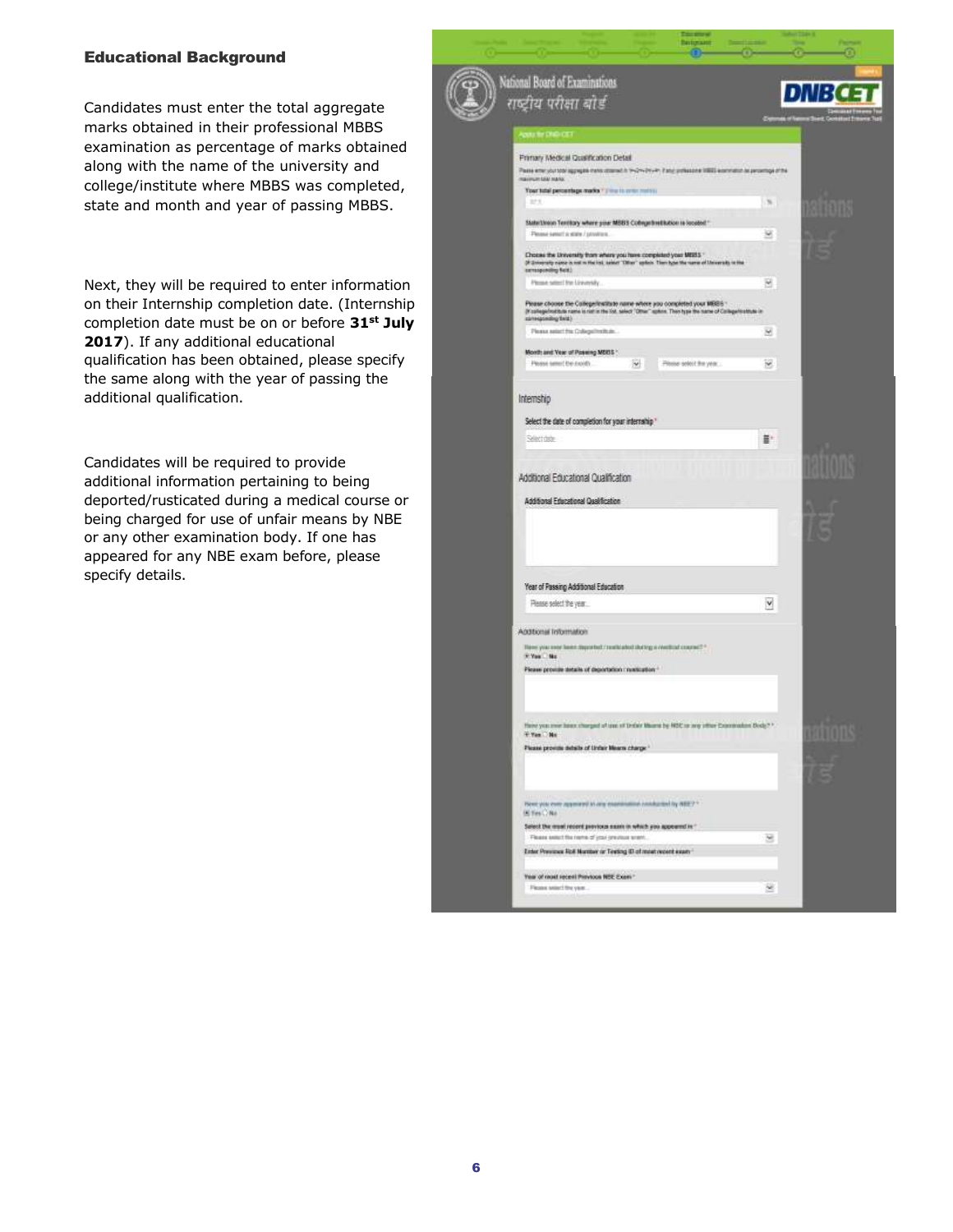## **Photo ID and MCI/SMC Certificate Upload**

All candidates will be required to mandatorily upload the image of their photo id that they will be carrying to the test centre on the day of the exam and their MCI/SMC certificate online. Click on the browse button to search for and upload the documents. Candidates can upload as well as edit the photo id and the MCI/SMC certificate during the registration window from **13 th April to 13 th May 2017.**

**Note: Instructions to prepare the document of the required specification for upload are provided in the end of this registration guide.** 

| Upload the Photo ID which you will be carrying on<br>the testing day "                                                                | Brase.  |
|---------------------------------------------------------------------------------------------------------------------------------------|---------|
| Upload your MCI SMC Certificate *                                                                                                     | Browse. |
| The Photo ID must adhere to the following specifications:                                                                             |         |
| . File Fornet: The Photo 10 must be in PDF formet.<br>. File Size: The document must be less than or equal to 500x9 (Kilobytes) each. |         |
| The MCI SMC certificate must adhere to the following specifications:                                                                  |         |
| . File Format: The document must be in PDF format.                                                                                    |         |
|                                                                                                                                       |         |

#### Declaration by Candidate

In this section, candidates will be required to choose "I Agree" or "I Disagree" to the declaration statement. This declaration affirms that candidates are eligible to take the DNB-CET and all the information that is entered is correct.

After reading this section, candidates need to choose "I agree," in order to click "Save & Continue" to proceed to the next section. **If you select "I disagree," you will not be allowed to proceed.**



#### Errors

If one chooses "Save & Continue" and they have not completed any mandatory fields (marked by "**\***"), an error message will appear on the screen besides that particular field which is either incomplete or entered incorrectly. The fields that are missing are highlighted in red. In this example, the candidate has not entered the primary phone number as well as the address line 1 which are mandatory fields. Both the information needs to be entered in order to proceed further. System will also display any errors on the top of the page once you select "Save & Continue" button.

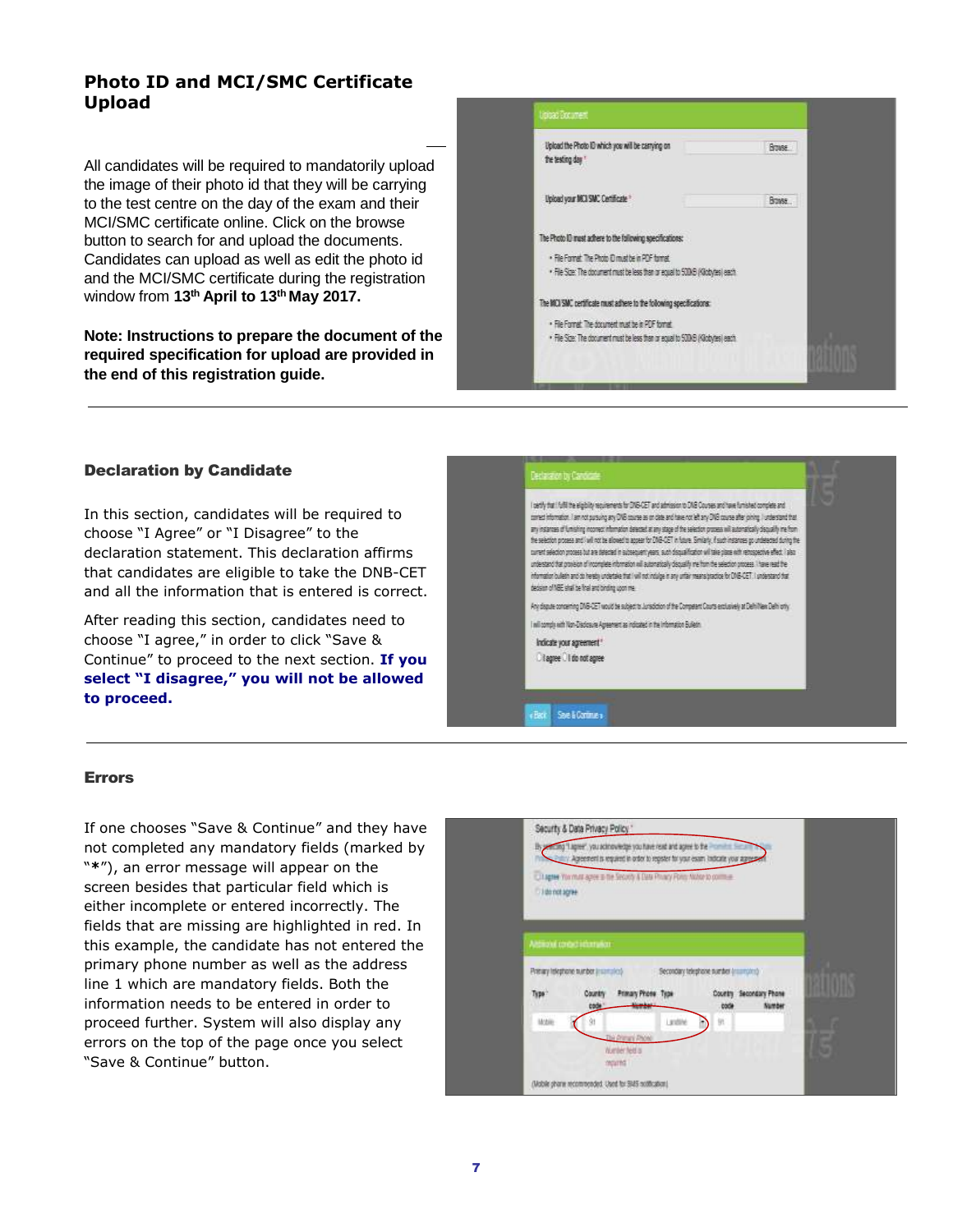# 3. Schedule the Exam

#### Select Location for the Exam

The next step will be to choose the preferred location where one would like to take the exam. DNB CET will be conducted in 19 cities across India. Candidates may choose any one of the preferred location to schedule the exam.

Availability is on a first come, first serve basis and candidates will be only shown options that are available at the point of scheduling the exam. In case all seats in a particular location are filled, candidates will see a message indicating all seats in that location are filled and they will be asked to select a new location.



**Note: The DNB-CET will be conducted during the window of 15th – 18thJune2017. There will be two sessions available for testing i.e. 10a.m**. **and 3.45p.m.Each candidate is required to appear only in one session during this testing window.**

#### Select Test Site

Once candidate has selected a location for the exam, all available test sites in that particular location will show up. Candidate may choose any available test site. The exact address and location can also be viewed by clicking on the link "Directions". Candidates are advised to familiarize themselves with the location of examination centre and plan travel time accordingly.

In order to proceed with the scheduling, click on "Schedule Appointment" button under the site of your choice.

| राष्ट्रीय परीक्षा बोर्ड<br><b>INTERNATIONAL TENNET</b>                                                                                                                                               |                                                                                                                                  |               | $-11$ | <b>DNBCET</b><br>Cartesians Compos Tax<br>Annal Commons Compos Tax |
|------------------------------------------------------------------------------------------------------------------------------------------------------------------------------------------------------|----------------------------------------------------------------------------------------------------------------------------------|---------------|-------|--------------------------------------------------------------------|
| These shoop you trainer, talk and lasses talking you will not be almost to meaning thanges area you have selected and<br>same you shalls.<br>Salect location for the test.<br>Lication<br>Distribut- |                                                                                                                                  |               | 69    |                                                                    |
| Available test sites:<br>LINP College of<br>Engineering - SMERI<br>Chamboots<br><b>Schedule Automobile</b>                                                                                           | LEAR WETTUTE OF<br><b>TECHNOLOGY &amp;</b><br>Research tales CPICLE<br><b>NEWS IT A FIGHT CITY</b><br>Chandgart Purget<br>563015 | <b>TANGER</b> |       | <b>TRATA</b>                                                       |
| <b>With</b>                                                                                                                                                                                          | This may want to profilm development of the USA prior to promise to any data illimitiation and an Mill, and,                     |               |       |                                                                    |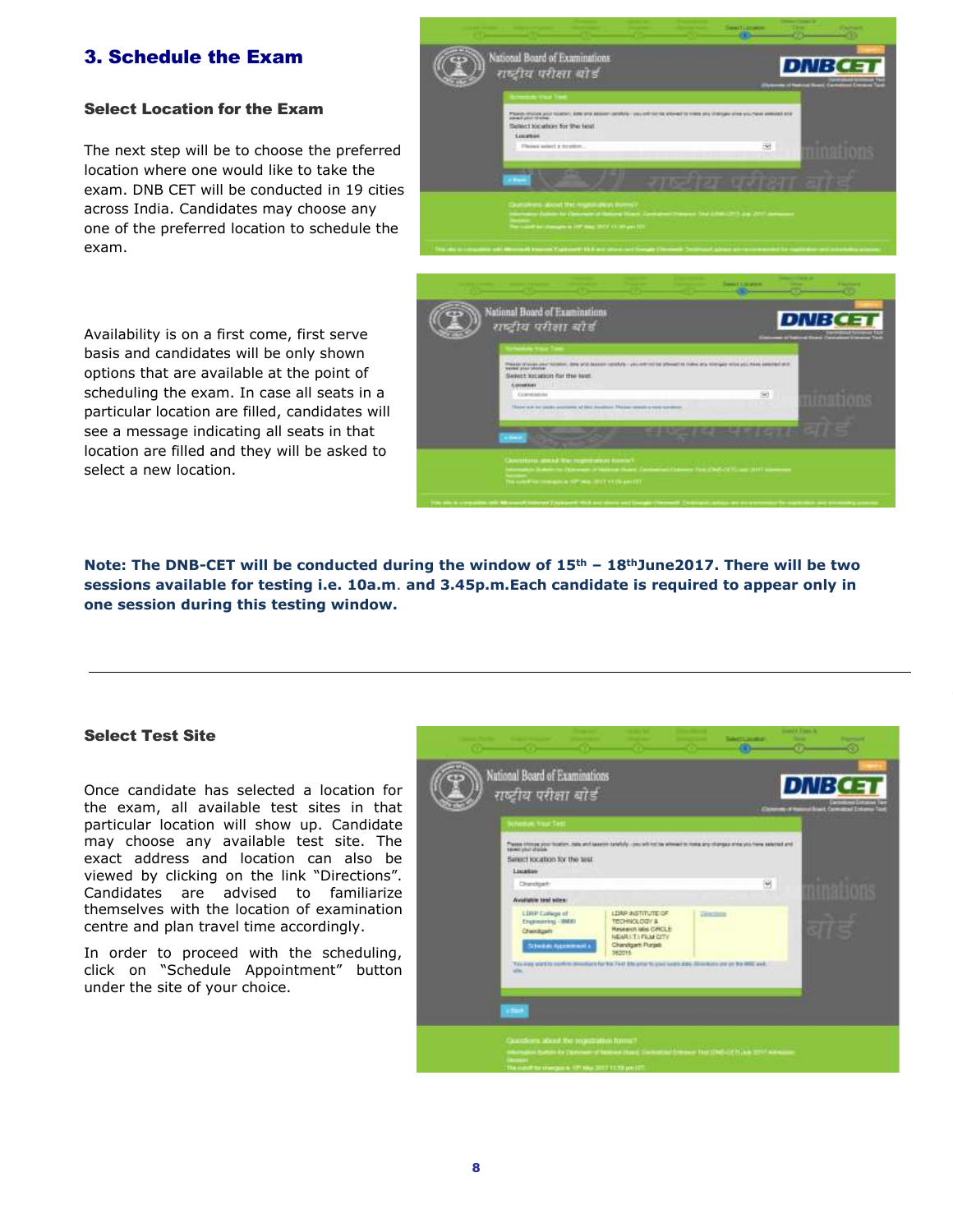#### Select Date and Time

Once candidates choose their site, they must choose the date during the testing window i.e.  $15<sup>th</sup>$  June -  $18<sup>th</sup>$  June 2017, when they want to take the DNB-CET. Candidates will only be able to select dates highlighted in blue. If the date in the testing window is not shown, it means that all available testing sessions at that site for that date have already been filled.

Once the date is chosen, candidates will need to choose the time of the exam i.e. either 10a.m. session or the 3.45p.m. session. If either of these two times does not appear, it means all available testing seats for that time have already been filled.



**Note: The selection of test centre, date and time will be shown at the right of the screen under the header "Your Selection". In order to change the selection, candidate may click on the Back button to make appropriate changes.** 

Click on "Save & Finish" button to move towards the payment screen

### Make Online Payment

Candidates will be required to pay the exam fees (Rs.4500) online using their credit/debit cards issued by banks in India or through net banking. Please select the payment option from the tabs indicated on the Make Payment Screen and fill in the required information. Once all the information has been entered, click on Make Payment button. Upon successful authorization of payment, the profile will be registered and candidate will receive an admit card within 24 hours on your registered email address.

Please keep the payment information ready at the time of scheduling the exam. The transaction must be completed within 30 minutes to reserve the seat and time selected. Failure to do so will result in the release of the selected date and time and one will have to begin the process again.

# **Note: Payment can only be made online for DNB-CET 2017**

| E Credit Card<br>١         | Pay by Credit Card                          | Merchant Name<br>National Board of Examination |
|----------------------------|---------------------------------------------|------------------------------------------------|
| <b>E</b> Debit Card        | VISA                                        |                                                |
| Debt Card + ATM PIN        | Card Number                                 | Payment Amount: # 4500                         |
| Til Internet Banking       | Enter card number                           |                                                |
| <b>D</b> Wallet Cash Cards | $\frac{1}{2}$<br>Expiration Date<br>CWI CVC |                                                |
|                            | Y<br>Year<br>Month<br>M                     |                                                |
|                            | Card Holder Name                            |                                                |
|                            | Enter card holder name                      |                                                |
|                            | <b>Make Payment</b>                         |                                                |
|                            | Cantel                                      | 8 IDesk                                        |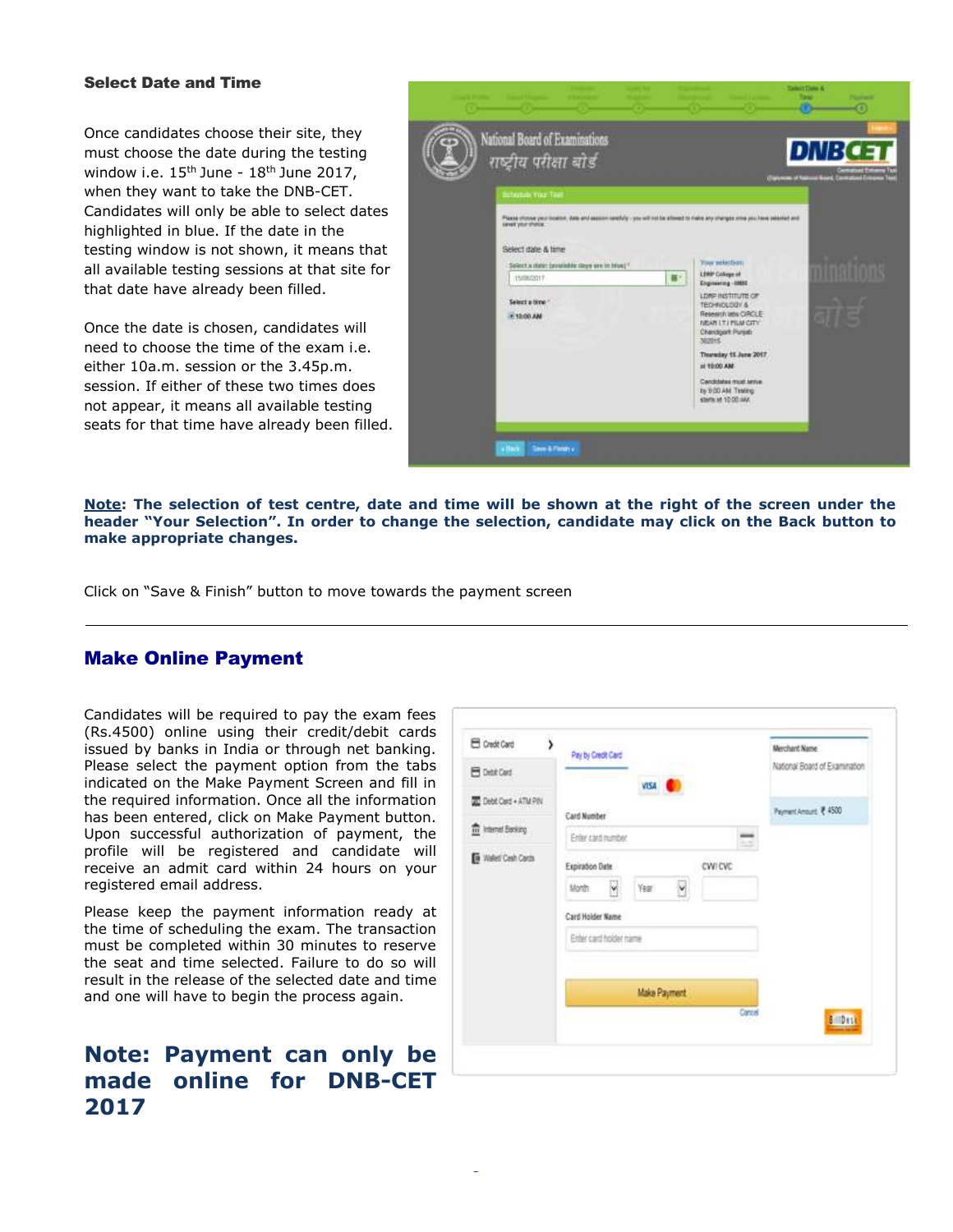#### Confirmation Page

If all information has been entered correctly, candidate will be redirected to the Welcome Back page. They should read the confirmation screen to make sure all information entered is correct. If any information is incorrect and needs to be updated, click the "Edit Profile" or "Edit Application" buttons to make appropriate changes in the area where the correction needs to be made. Candidates will be able to edit their profile till 13<sup>th</sup> May 2017 (up to 23:59 hrs).

To view the DNB-CET application, click on the arrow against the exam header "DNB-CET Application". The application will show up as indicated.

**Please note: Candidates will receive the admit card within 24 hours of scheduling at their registered email address. They can also login into your profile using the username and password to print a copy of the admit card.** 

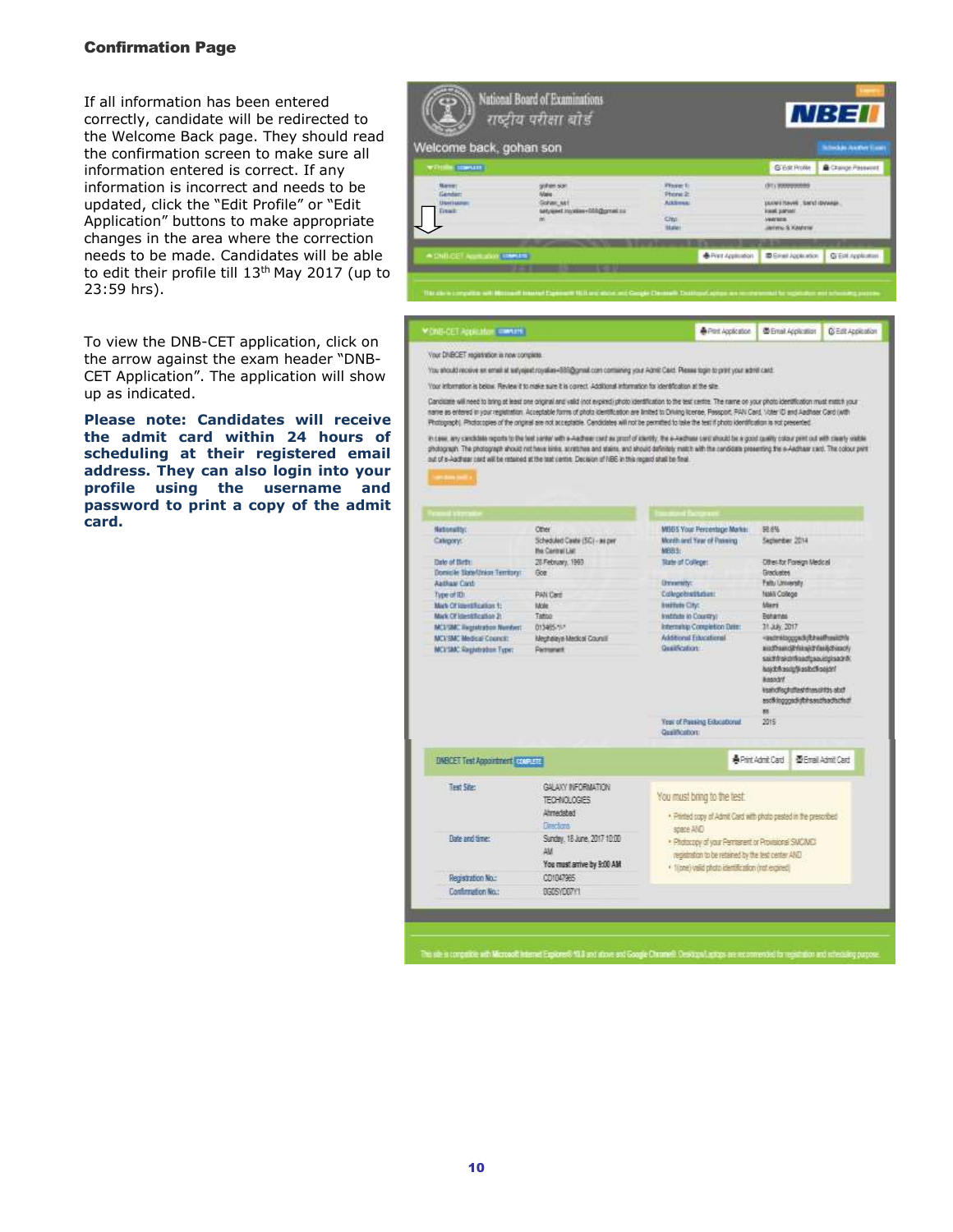#### Admit Card Summary Email

When the Admit Card is received by email, it should be read carefully and all information mentioned should be verified. Candidates should then print a copy.

Candidates **must bring** the Admit Card with them on the day of the exam. **They will not be allowed to take the exam without the Admit Card.**

To the right is an example of what the email Admit Card will look like.

To begin the exam, Candidates must enter the DNB-CET Registration Number/ Testing ID given on your admit card into the computer.





# 11. For queries, contact 1800111700 (Toll-Free) / 0124- 6771700 from 9:30 AM to 5:30 PM (Monday to Friday).<br>12. Jurisdiction for disputes if any is exclusively before competent courts at New Delhi only.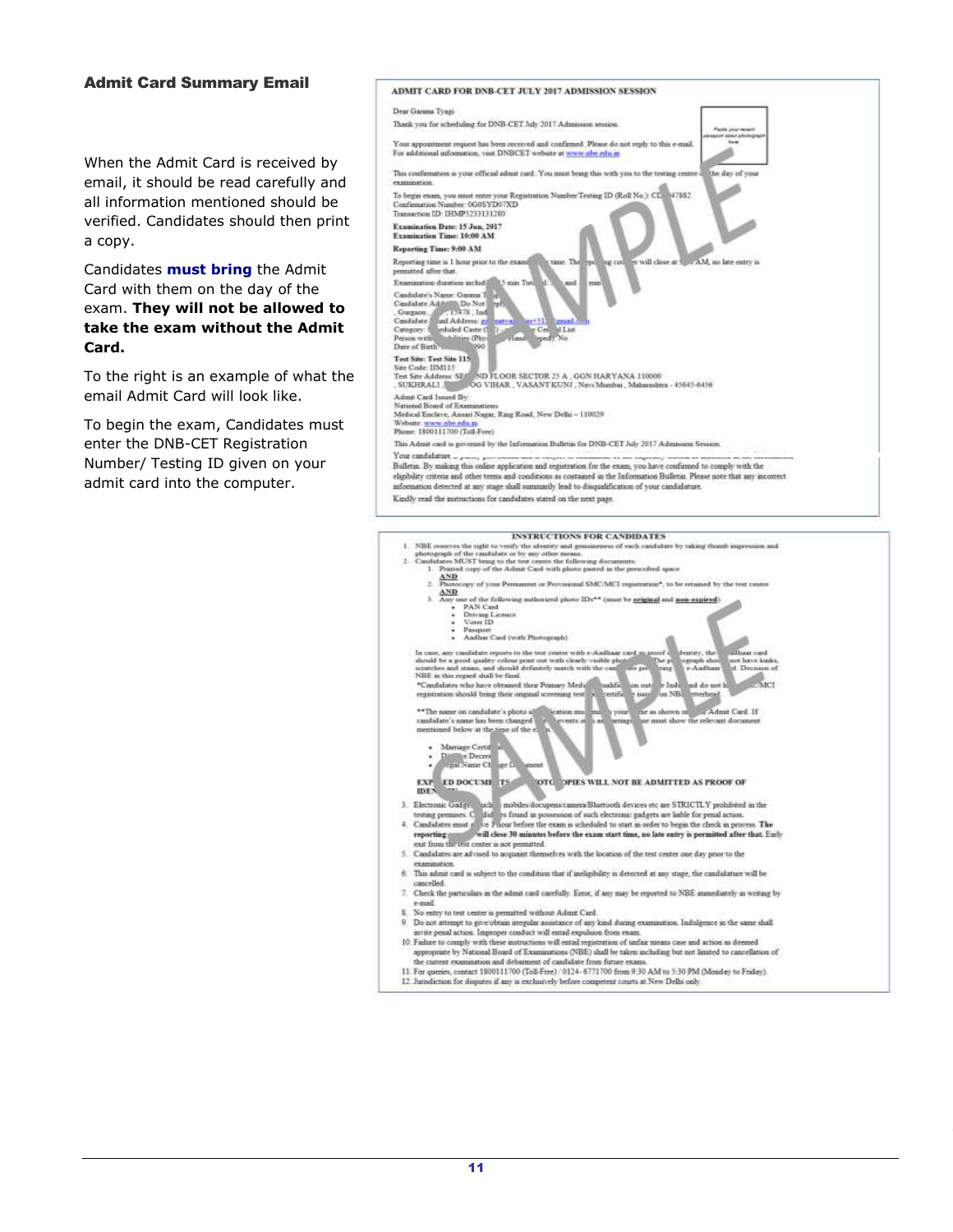#### Application Summary Email

Once the DNB-CET application has been successfully submitted, a summary of their application will be sent to them via email within 24 hours. Please save and print a copy of the application for your records.

To the right is an example of what the email application summary will look like. Candidates should expect to receive this email within 24 hours of submitting their completed application.

| <b>DNB CET Application</b><br>Registration Number / Testing ID                               | $-CD1047882$                                                                             |
|----------------------------------------------------------------------------------------------|------------------------------------------------------------------------------------------|
| Personal Information                                                                         |                                                                                          |
| Candidate's Name as per your MBBS degree/Provisional Pass Certificate of MBBS : Garima Tyagi |                                                                                          |
| Gender                                                                                       | ·M                                                                                       |
| Category                                                                                     | Sallfduled Caste (SC) - as per the Central List                                          |
| Date of Right                                                                                | 80 Nov. 1990                                                                             |
| Person with Disabilities.                                                                    |                                                                                          |
| Domicile State                                                                               |                                                                                          |
| Your MBBS Percentage<br>MBBS University<br>MBBS Institute College<br>State of College        | $-98.6$ %<br>: Farm university<br>Faltu College<br>: Other-for Foreign Medical Graduates |
| Month and Year of Passing                                                                    | : April, 2017                                                                            |
| Internship Completion Date                                                                   | : 10 May, 2017                                                                           |
| Additional Educational Qualification                                                         | $\sim$                                                                                   |
| Year of Passang                                                                              | $-2007$                                                                                  |

#### Re-entering the DNB-CET Registration System

If one has already begun the registration and scheduling process and could not complete it, or would want to edit the application information, get another copy of the application or a copy of the admit card, can go to **[www.nbe.edu.in.](http://www.nbe.edu.in/)** One can revisit his/her profile by entering his/her username and password and then clicking on "Login."

Note that no cancellation or changes to the testing schedule will be allowed once the candidate has completed the registration process.

Registration closes at 11.59 p.m. on 13th May, 2017. **No changes will be allowed after that time**.

#### Registration Help

If, during the registration process, one has questions or need help, they should click on the information links. They are always in blue text as a hyperlink.

Information related to the area that one is completing will pop up.

The screen shot on the right is an example of someone who clicked on the "password requirements" link.

| <br>Password requirements<br><b>STANDARD</b><br><b>SIGHT A</b>                                                    | $\equiv$                                                                                                                                                                                                                             |
|-------------------------------------------------------------------------------------------------------------------|--------------------------------------------------------------------------------------------------------------------------------------------------------------------------------------------------------------------------------------|
| <b>Measure</b><br>Most be 7-20 characters long<br>-<br>Allowed special characters<br>COMBINATOR COMMITTEE COMPANY | Your parametri must contain at least one alphabet and one menetic character                                                                                                                                                          |
| PASN<br>---                                                                                                       | <b>Elizabet</b>                                                                                                                                                                                                                      |
| Your secret removaler quasitors<br>WITH CONTRACT & MARTIN ROOM                                                    | ▬                                                                                                                                                                                                                                    |
| TOUT SECTION AND REAL                                                                                             | Control answer to reminder question !                                                                                                                                                                                                |
| *****                                                                                                             | -----                                                                                                                                                                                                                                |
| Security & Data Philadelp Patters<br><b>LAUTES</b>                                                                | The automatest "Lassner", which be transferred also have local asset for the Committee Channels, it is hard<br>President Primary Jugoslavenest to relate the sending business and separate because installation private approximated |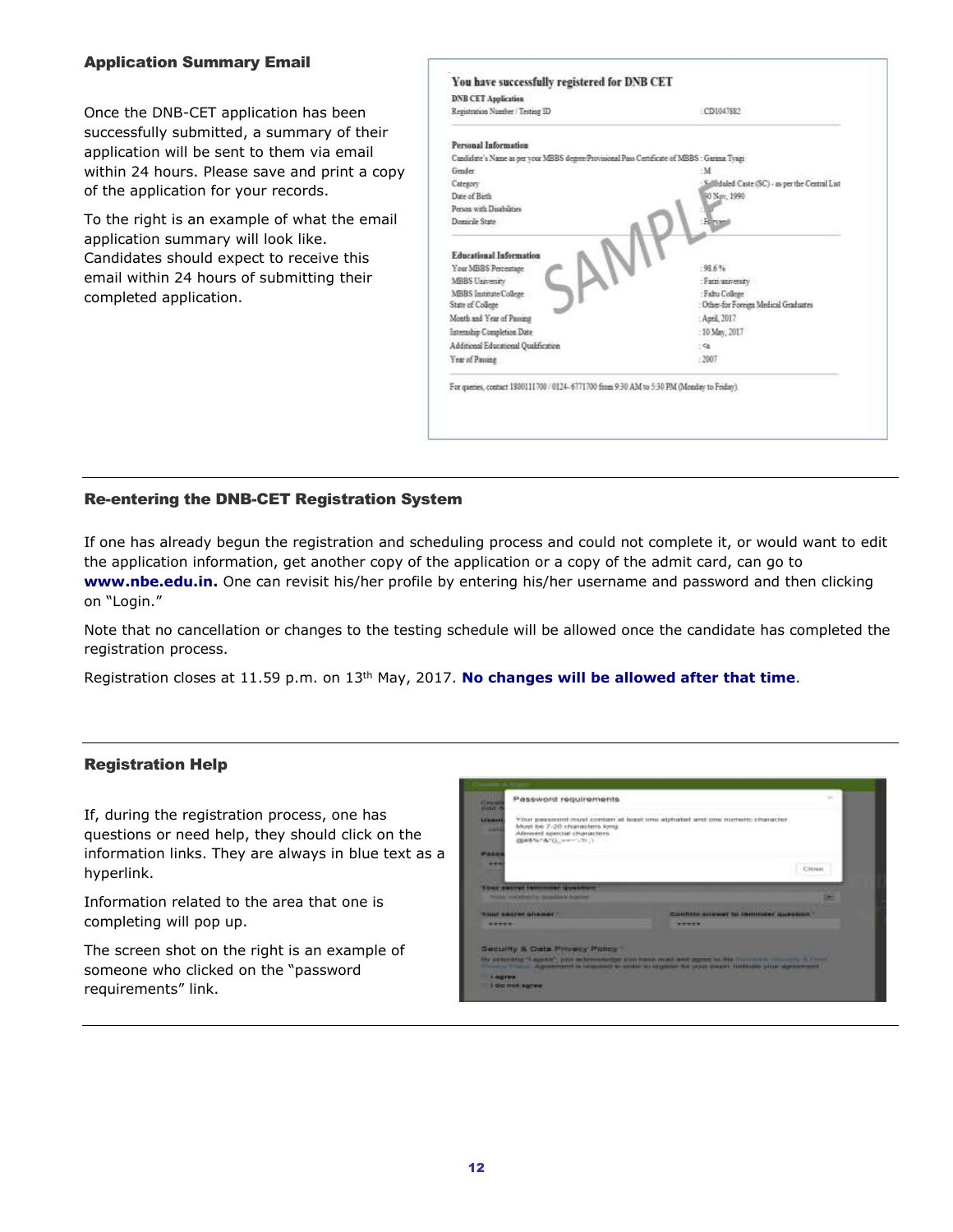#### Forgot Username or Password

If candidates need to login back into the system, but have forgotten their username or password, they can retrieve the same through the following steps.

- 1. Click on Forgot your username or password link on the home page
- 2. Candidates will be redirected to a screen where they will be asked to select which option they would like to retrieve.
- 3. For username, please enter the email id provided at the time of filling up the application form and CAPTCHA. Click on the Email Username button. Candidates will be taken to a screen where they will be asked to provide the answer to their secret reminder question. This is an added security step to ensure that a valid user is entering the system to make appropriate changes. Click on Email Username button again, the username will be emailed on the registered email address.
- 4. For retrieval of password, enter the username created while filling up the application form and CAPTCHA. Click on Email Password button. Candidates will be taken to a screen where they will be asked to provide the answer to their secret reminder question. This is an added security step to ensure that a valid user is entering the system to make appropriate changes. Click on Email Password button again, the password will be emailed on the registered email address.





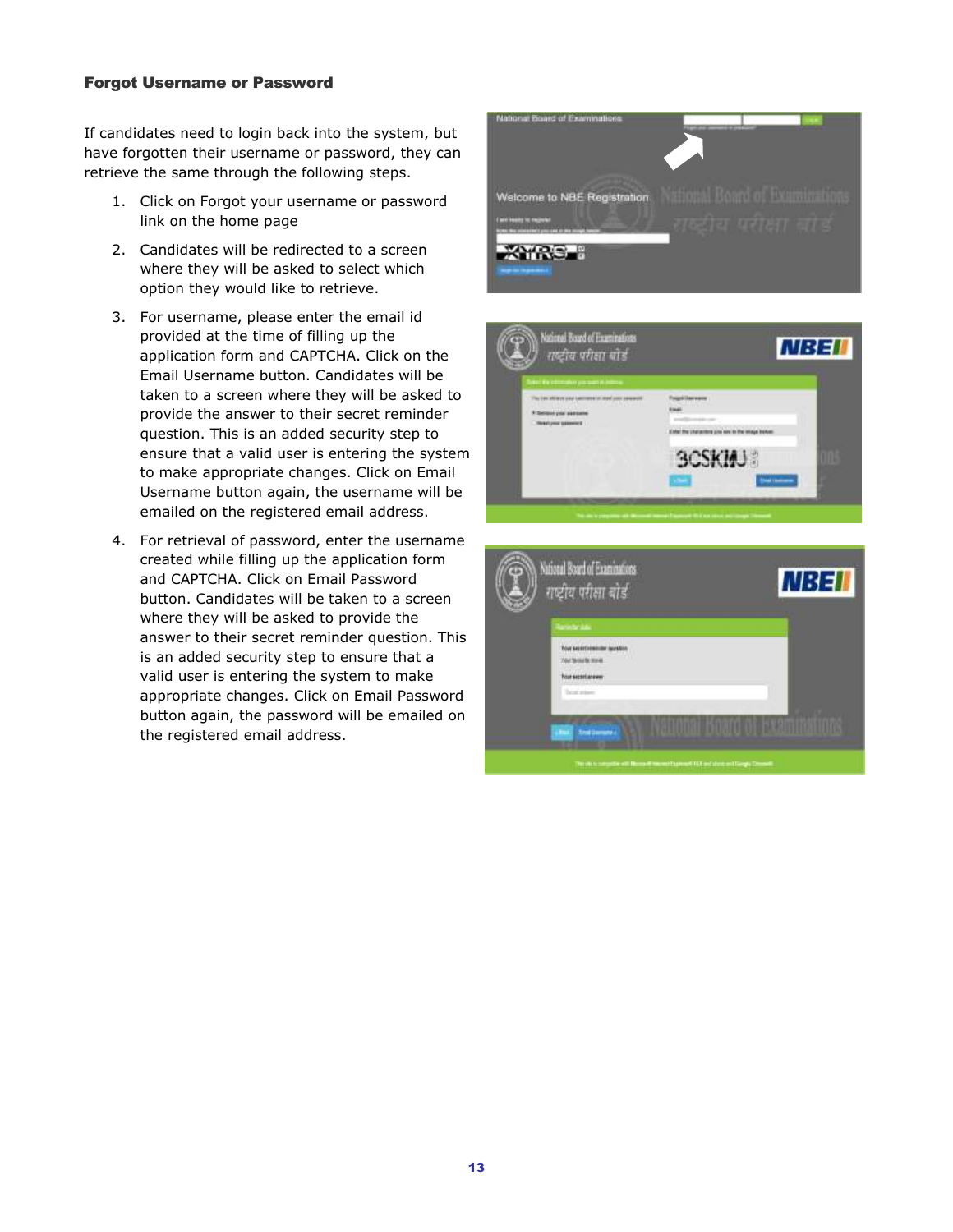#### The Testing Process

Candidates will take the DNB-CET on a computer at the test centre they have opted for during the scheduling of their exam. Candidates do not need any computer experience or typing skill to take the exam. The DNB-CET examination will begin with a short tutorial on the exam and its features.

Candidates must arrive one (1) hour before their scheduled appointment. This allows time for sign in and for staff to verify their identity and documentation.

Candidates will need to bring the following documents with them to the test centre:

1. **Admit Card**. Candidates must bring their Admit Card with them to the test centre. They will not be allowed to take the exam without it. Please paste a recent photograph on the Admit Card.

#### 2. **Required Identification.**

a. MCI/SMC Registration – Candidates must bring a photocopy of the MCI/SMC registration to the test centre. This would be retained at the test centre.

b. In addition they must present an original, valid (non-expired) form of photo identification in order to take the exam. The name on the photo identification must match the name as entered in the DNB-CET registration. Acceptable forms of photo identification are limited to: Passport, PAN Card, Voter's ID, Driving License and Aadhaar Card (with Photograph). Expired or Photocopies of the original are not acceptable.

"In case, any candidate reports to the test centre with e-Aadhaar card as proof of identity, the e-Aadhaar card should be a good quality colour print out with clearly visible photograph. The photograph should not have kinks, scratches and stains, and should definitely match with the candidate presenting the e-Aadhaar card. Decision of NBE in this regard shall be final".

#### **Note: Candidates who do not present appropriate photo identification will not be allowed to take the DNB-CET.**

#### Test Centre Rules

To ensure that all candidates are tested under equally favourable conditions, the following regulations and procedures will be observed at each test centre. Failure to follow any of the security procedures may result in the disqualification of the exam. NBE or its designated agency reserves the right to audiotape and videotape any exam session.

**References/Study Materials** No reference materials, papers or study materials are allowed at the test centre. If one is found with these or any other aids, he/she will not be allowed to continue the exam and the answers will not be scored. Candidates will be provided with scratch papers and pencils to use during the exam session. These items (used and unused) must be returned at the end of the exam session. Removing scratch paper from the test centre will be considered an act of misconduct.

**Personal Items** Personal items, other than identification documents, are not allowed in the testing room. This includes cell phones, PDAs, BlackBerry® devices, digital/analogue watches, and any other electronic or photographic devices. Candidates will not have access to their personal items during the exam. If anyone fails to follow the directions of the test centre staff, they will not be permitted to take the exam. Any violation of this procedure during the exam may result in cancellation of the scores, dismissal by the test centre staff, or banning from future testing. Test Centres, NBE or its designated agency assume no responsibility for personal items or devices that are brought into the test centre.

**Breaks** There are no scheduled or unscheduled breaks. Once candidates are seated at the test centre, they must remain in their seat during the exam except when authorised to leave by a test centre staff member.

**Visitors** Friends or relatives who accompany candidates to the test centre are not allowed to wait in the test centre or be in contact with the candidates while taking the exam.

**Misconduct or Disruptive Behaviour** Candidates who engage in any kind of misconduct or disruptive or offensive behaviour may be dismissed from the exam. Examples are: giving or receiving help, taking part in an act of impersonation, removing test materials or notes from the testing room, using rude or offensive language and behaviour that delays or interrupts testing.

**Weapons** Weapons are strictly prohibited at the test centre.

**Questions on Exam Content** Test centre administrators are not allowed to answer any questions pertaining to the exam content. If one does not understand a question on the exam, they should answer the question to the best of their ability.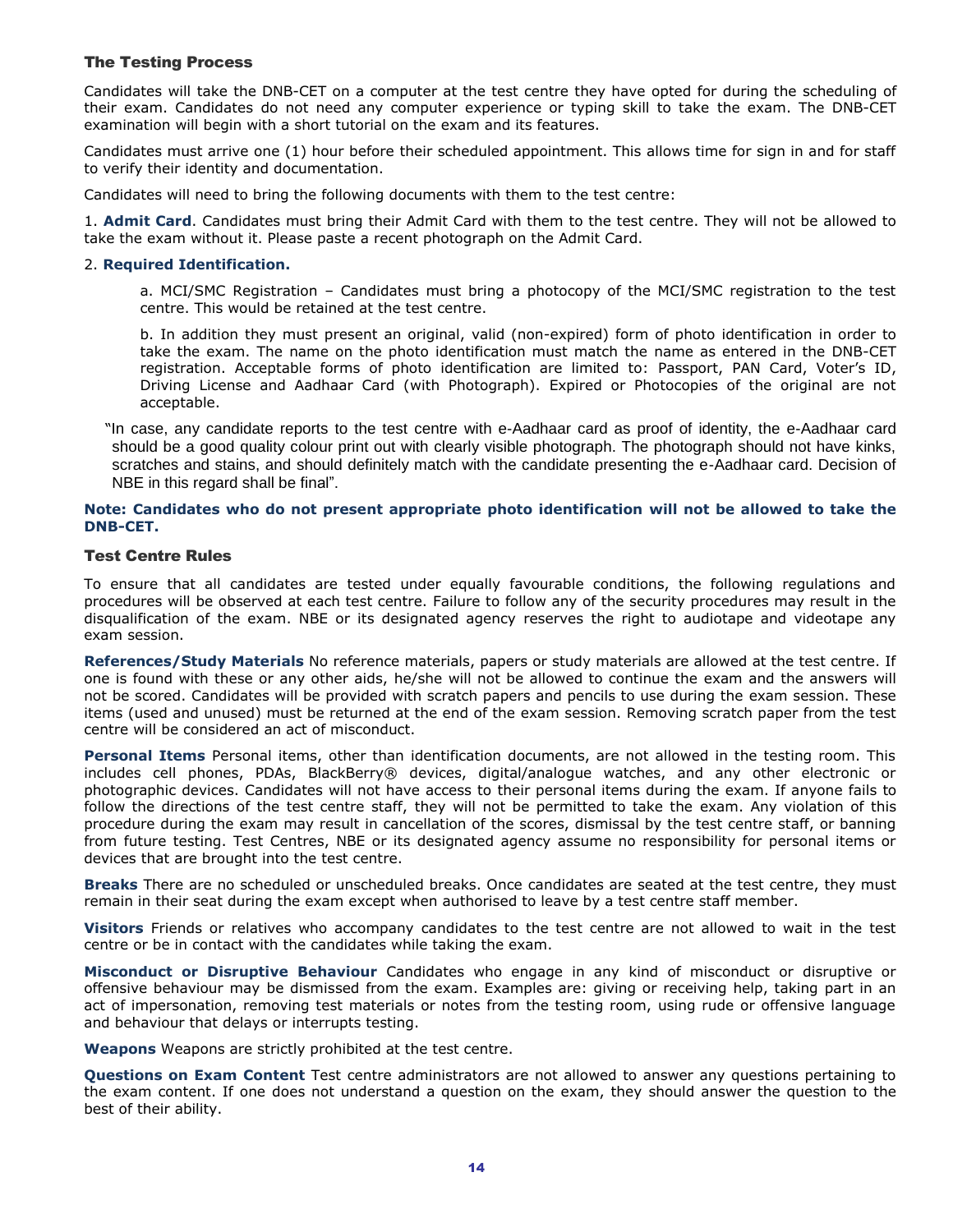# *Instructions to prepare the image for upload using PAINT :*

• *Open the image in MS Paint. (Right clicking on the image, go to "open with", click on "Paint")*

| Preview                   |   |       |                                  |          |
|---------------------------|---|-------|----------------------------------|----------|
| Set as desktop background |   | cala  | Lighthouse.                      | Penguins |
| Edit                      |   |       |                                  |          |
| Print                     |   |       |                                  |          |
| Rotate clockwise          |   |       |                                  |          |
| Rotate counterclockwise   |   |       |                                  |          |
| $T - Z/\rho$              | ٠ |       |                                  |          |
| Open with                 |   |       | Internet Explorer                |          |
| Share with                | ٠ | 福     | Microsoft Office Picture Manager |          |
| Restore previous versions |   | Paint |                                  |          |
|                           |   |       | Windows Media Center             |          |

• *When image opens up in MS Paint, click on the "Resize" button at the top, as shown below ( highlighted in blue line) :*

| Ξ<br>Home                              | View  |                                              |       |                     |                        |
|----------------------------------------|-------|----------------------------------------------|-------|---------------------|------------------------|
| X<br>Cut<br><b>Copy</b><br>Paste<br>۳. | Selec | <b>Z</b> Crop<br>Resize<br>$r-1$<br>Rotate * |       | <b>Brushes</b><br>٠ | こ<br><b>START STAR</b> |
| Clipboard                              |       | Image.                                       | Tools |                     |                        |

• *A "Resize and Skew" pop up window will open, as shown on the right:*

- *In above window, under "Resize", select "Pixels" radio button and uncheck the "Maintain aspect ratio" option.*
- *Enter the Horizontal value as "206" and Vertical value as "265" for Candidate's Image, and click on "OK" button. Window should look like as shown on the right:*